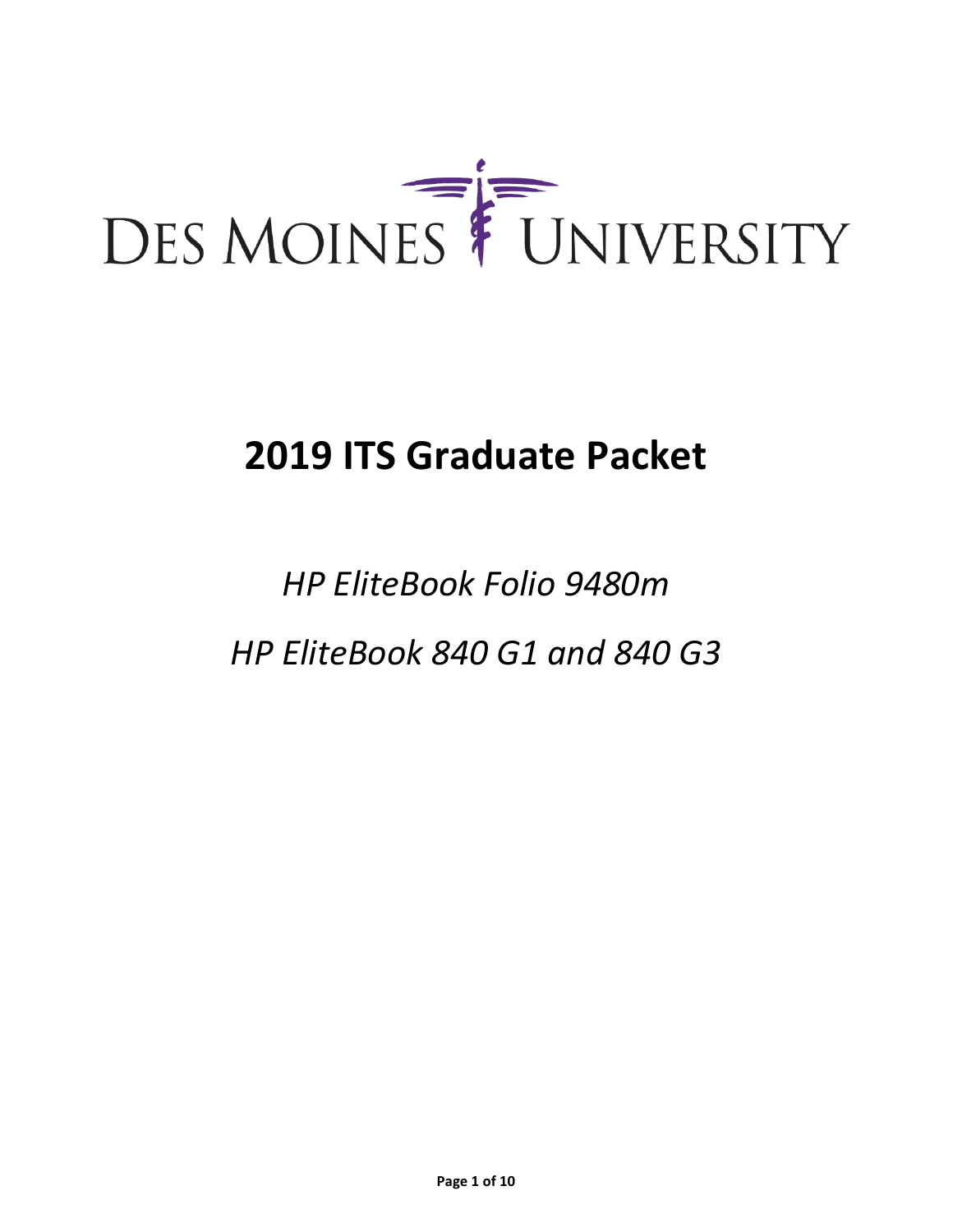## **ITS Policies and Information**

Below is a copy of the terms and acknowledgements agreed upon in the 2019 Des Moines University ITS Graduate Agreement you signed and returned to ITS at graduation.

#### **Laptop Transfer of Ownership Terms**

- Student/graduate assumes ownership of laptop issued by the University.
- Student/graduate assumes responsibility for all maintenance and repairs related to the computer equipment issued by the University.
- DMU Help Desk support for the University issued laptop will no longer be available after June 30, 2019.
- Student/graduate agrees to run the restore process, provided as a part of the ITS Graduate Packet, on the laptop issued to the student by the University no later than June 30, 2019.
- Student/graduate acknowledges it is their personal responsibility for backing up files prior to running the restore process and the University is not responsible for any lost files.

### **Access of DMU Electronic Resources**

- Student/graduate must change their account password and set a security question and/or mobile device number via the Centrify (Idaptive) password reset tool *(see Addendum D – Set a Security Question in Centrify)*
- DMU Office 365 license will change to email only after June 30, 2019. All Office installations licensed to your DMU account will be invalid.
- Access to OneDrive for Business through DMU's Office 365 license will be removed. No access to data stored there will be allowed after June 30, 2019.
- Student/graduate will no longer have access to campus printers and their printing account. All remaining balances will be forfeit as of June 30, 2019.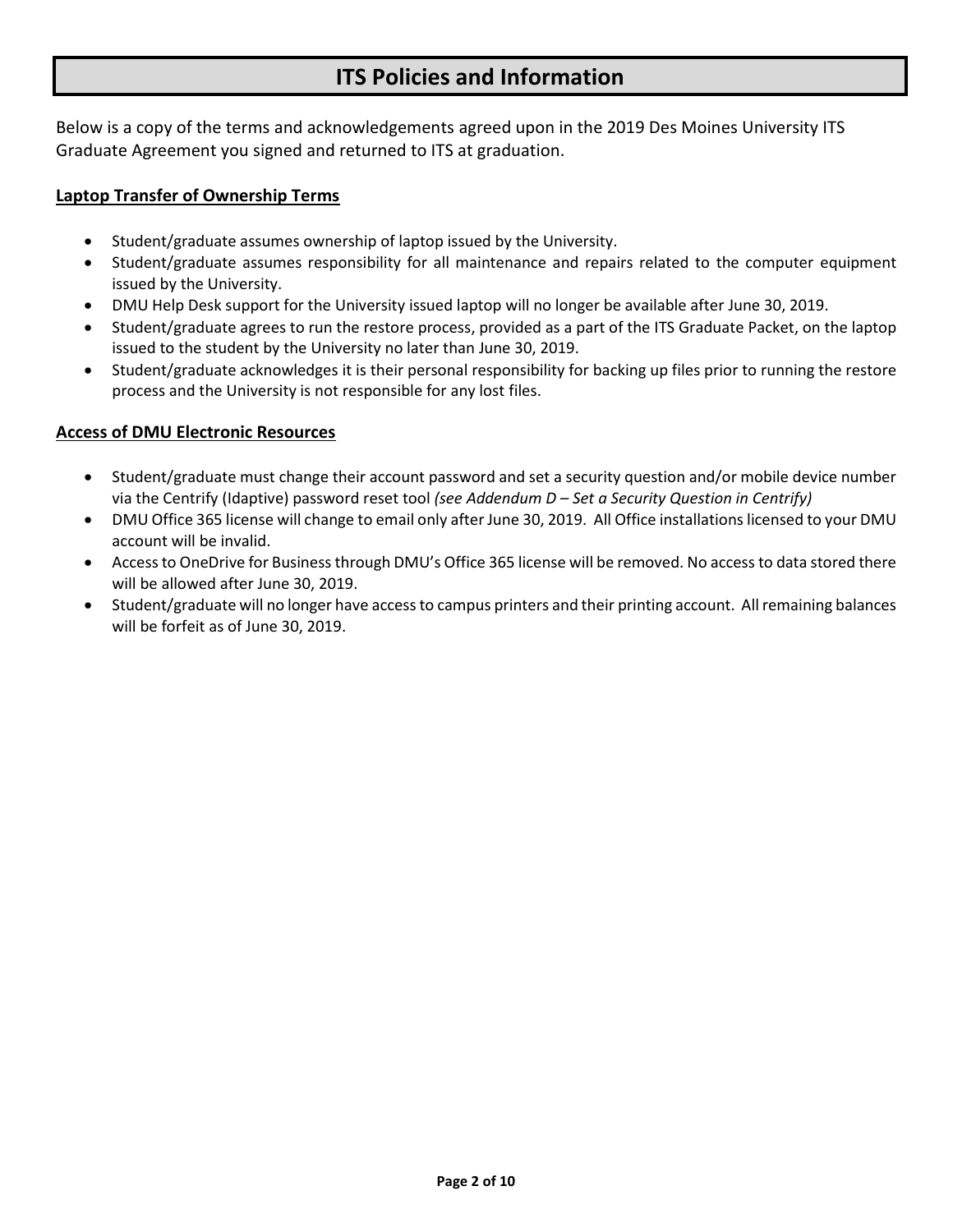## **Services After Graduation**

With your graduation from Des Moines University; there will be changes to available ITS/Help Desk services. These changes will go into effect June 30, 2019.

#### **DMU Email and Centrify Login Name (Username) Change**

Your login name (username) to access your DMU email mailbox and Centrify (Idaptive) will change to reflect your status change to an alumnus.

- Currently your login is: *[DMU Username]*@student.dmu.edu
- After the status change your login will be: [*DMU Username]*@alumni.dmu.edu

#### **Office 365 License**

Your Office 365 Pro Plus license through Des Moines University will expire on June 30, 2019. You will keep your email account but will no longer have access to any other Office 365 services. This includes, but is not limited to, Office Pro Plus installations *(ie. Word, PowerPoint, OneNote, etc)* and OneDrive through Des Moines University. You will need to ensure you have all files, notebooks copied before June 30, 2019. There will be no access to your OneDrive through DMU after that.

#### **Email Retention**

Next year you will receive an email asking if you'd like to keep your DMU email address active. Failure to opt-in will result in the removal of your DMU email address. Each subsequent year, ITS will remove any DMU Alumni email account that has not been active for 2 years.

#### **REMEMBER: DMU will NEVER ask you for your password**!

#### **Help Desk Support**

After June 30, 2019, your DMU Help Desk support will become limited. The Help Desk will be available to answer general questions, but support for your laptop will end on June 30, 2019.

#### **Campus Printing**

Access to campus printers and your printing credits will expire on June 30, 2019. Please perform all campus printing prior to June 30, 2019. No refunds and/or transfers will be given for any unused print credits.

#### **Library Resources**

As alumni, the Library's electronic resources and databases will only be accessible from on campus after you graduate. You will not be able to access library resources from off campus. However, if you need assistance learning about health or medical resources available in your geographic area, please contact library@dmu.edu for assistance.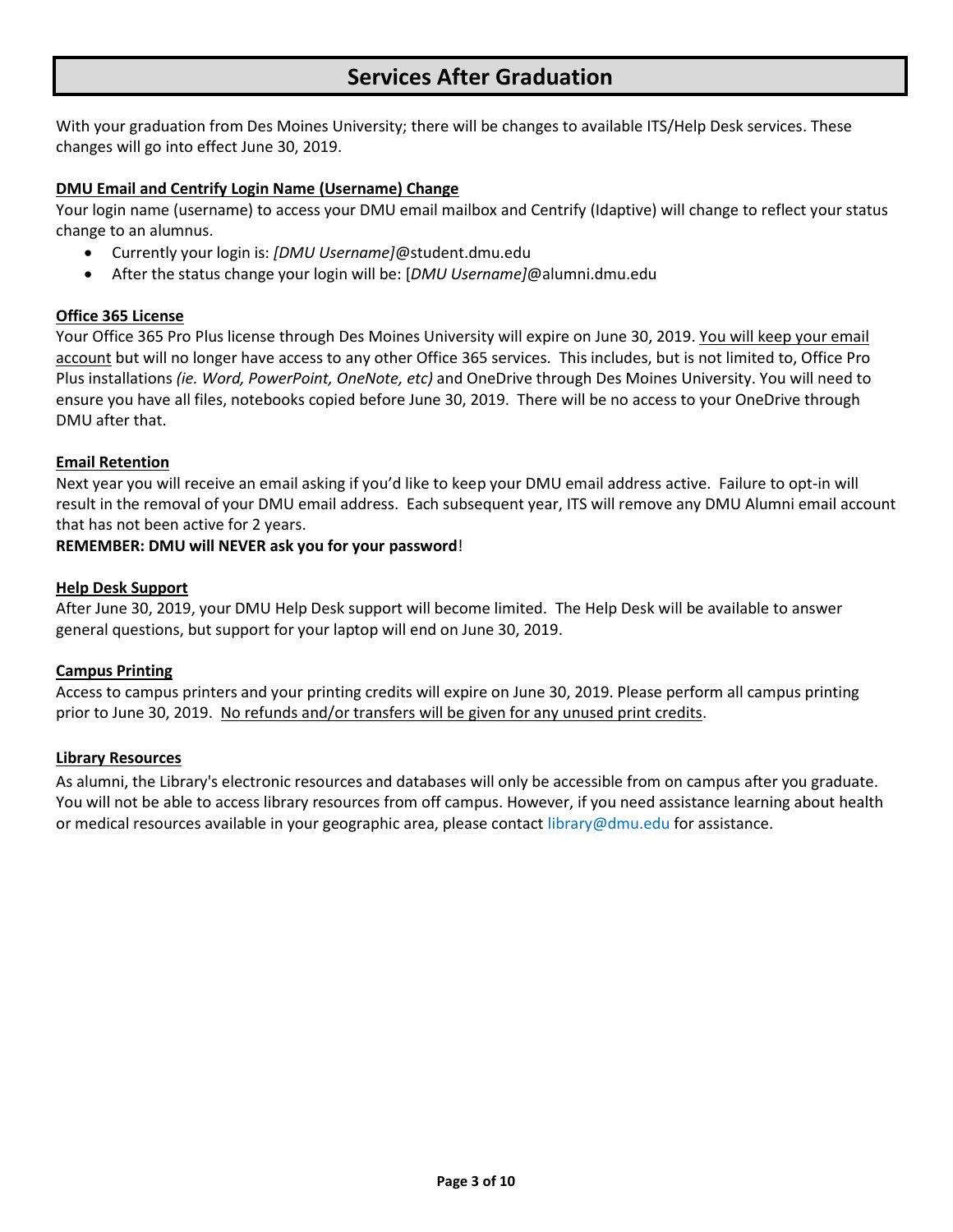## **Before the Restore**

## **IT IS VERY IMPORTANT THAT ALL STEPS IN THIS SECTION BE COMPLETED BEFORE YOU RUN THE WINDOWS RESTORE PROCESS!**

## **I. Backup Your Local Files**

Back up your files! **Once the restore process starts, all files on the laptop will be deleted!**

- 1. Click on **Start**, then **This PC (Computer)**
- 2. Browse to Local Disk C > Users
- 3. Expand the folder with **your username**
- 4. Copy the following folders to an external source (external hard drive or cloud drive)
	- o Desktop
	- o Documents
	- o Favorites
	- o Links
	- o Music
	- o Pictures
	- o Videos
	- o Downloads



## **II. Export/Copy from OneDrive for Business**

It is important that you export or copy any files and notebooks you have saved to OneDrive for Business through Des Moines University.

There are a few ways to do this. The recommended option is to use **Addendum B - Map Onedrive as a Network Location** and copy the files to your backup device. Other options include using OneNote 2016 and the OneDrive web site *(see Addendum C).*

## **III. Backup Other Items**

If you would like to backup Firefox or Chrome Bookmarks; copy and paste them to your external source to restore later. Information on the location of this data is below:

#### **Firefox Bookmarks**

• <https://support.mozilla.org/en-US/kb/export-firefox-bookmarks-to-backup-or-transfer>

#### **Chrome Bookmarks**

• <https://support.google.com/chrome/answer/96816?hl=en>

#### **Sticky Notes**

Backing up the contents of Sticky Notes are is no longer simple when moving from Windows 7 to newer versions of Windows 10. It is the recommended, easiest, option to copy the contents of Sticky Notes into a document or take a screen shot of your Sticky Notes and save it to your backup device.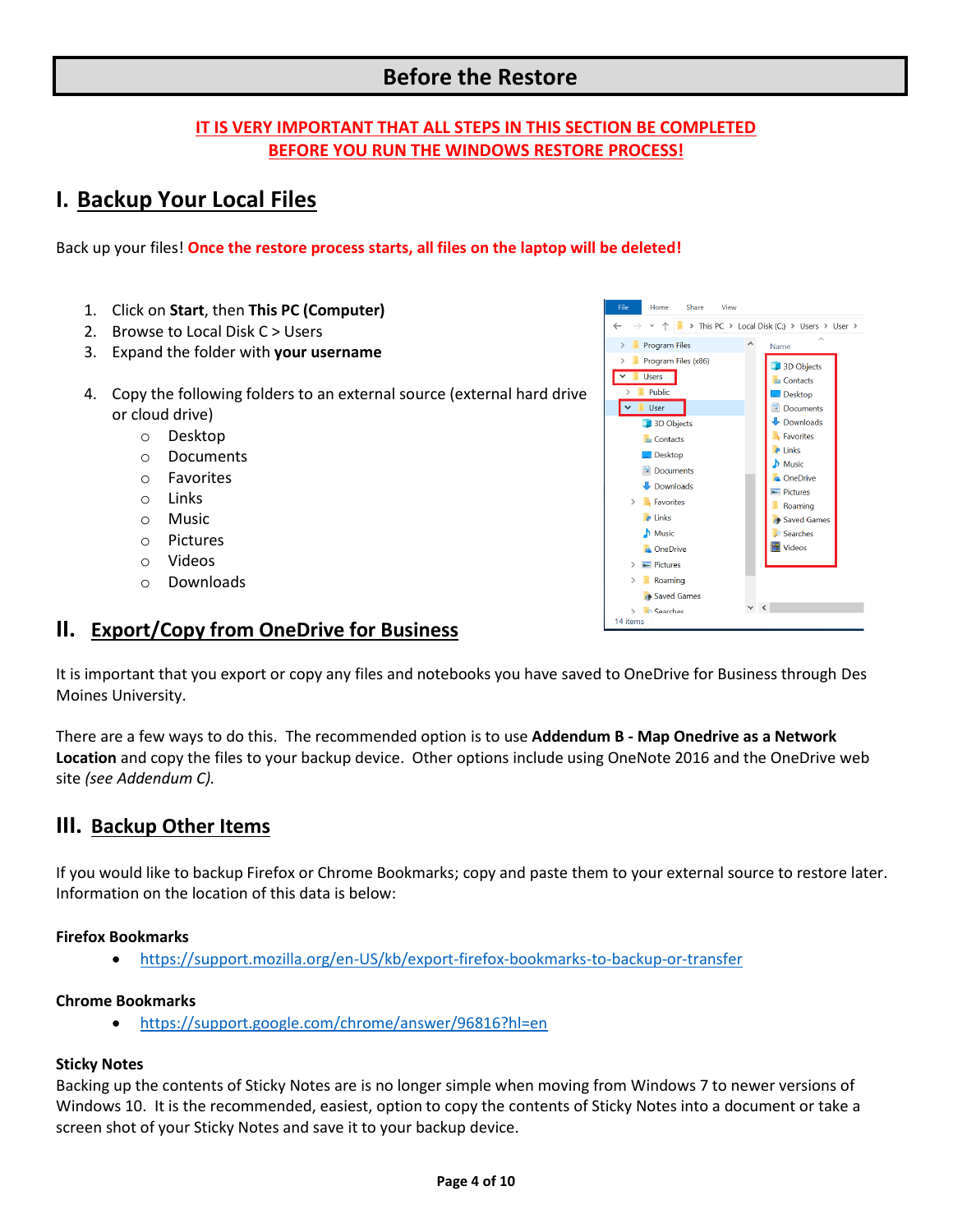## **IV.Suspend BitLocker Encryption**

If you rotated through the DMU Clinic(s) your computer was encrypted with Bitlocker. Follow the steps below to suspend encryption to avoid any problems with the restore process.

If it is not encrypted; skip this section.

- 1. Click on **Start**
- 2. Type "**Manage Bitlocker**" and hit Enter
- 3. In the Bitlocker Control Panel: click on **Suspend Encryption**

## **V. Delete Enrolled Fingerprints**

Enrolled fingerprints need to be deleted before the restoration process.

**If you do not delete the enrolled fingerprints, you will be unable to re-enroll your fingerprints after the restoration process has run.**

1. **Open** HP Client Security

*Click START type HP Client*

*it will show in the search results*

- 2. Enter your password or swipe enrolled fingerprint
- 3. Click on **Fingerprints**
- 4. Enter your password or swipe enrolled fingerprint
- 5. Click the **DELETE** button then
- 6. Click **Yes**
- 7. **Close** the HP Client Security Program

## **VI. DOUBLE CHECK!**

It is important to double check all the previous sections. Take this time to review and check off each section before moving forward.

- □ I. Backup Your Local Files
- $\Box$  II. Export/Copy from OneDrive for Business
- □ III. Backup Other Items
- □ IV. Suspend Bitlocker
- □ V. Delete Enrolled Fingerprints

Once you are ready, proceed to the next page to begin the Windows 10 Restore Process.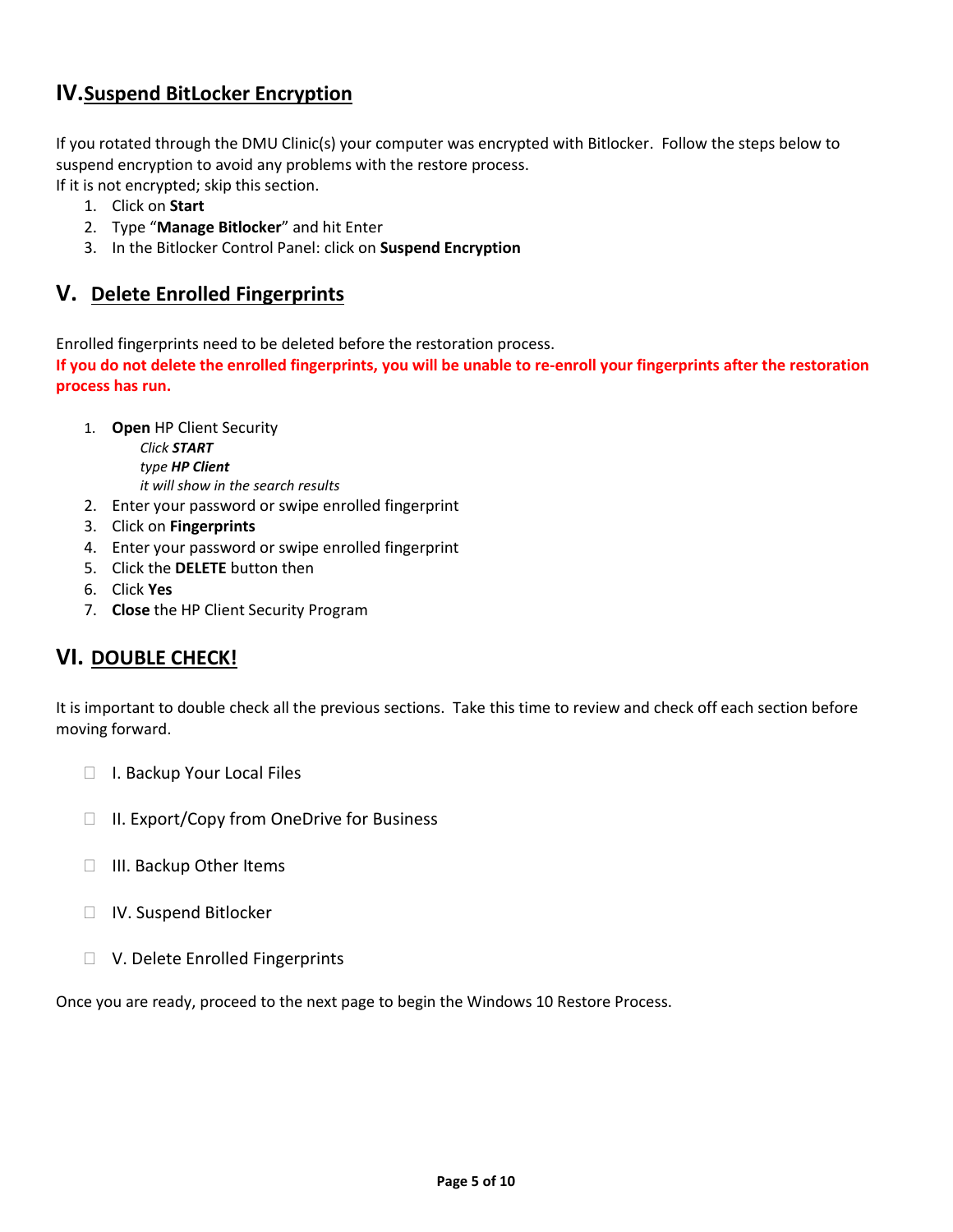## **Running the Windows 10 Restore Process from the USB Drive**

## **Make sure the laptop battery is installed and it is plugged into external power.**

## **Boot to the Restore USB**

- 1. Turn off your computer
- 2. Plug in the USB drive and turn on your laptop
- 3. When you see the blue **HP** logo appear, quickly press **F9** repeatedly until the **Boot Options** menu appears
- 4. Select the **External USB Hard Drive** or **SMI Corporation USB Disk**
	- *a. If you do not see a USB Hard Drive or USB Disk option, review the steps in Addendum A before proceeding back to Step 1 of Section VII.*

## **Restore the Computer's Software**

You will be given a prompt to verify if you want to continue

## **Proceeding past this step will delete all files and folders from the laptop**. **From this point on, DO NOT TURN OFF THE laptop**.

5. Type **Y** and Press **Enter**.

The restore program will now run through the automated processes. It takes about 30 minutes to complete. During this time your computer will reboot automatically. You do not need to act until Windows loads initially.

## **Set Up Windows**

- 6. Follow the Welcome screens to setup Windows
- 7. Set a region, keyboard layout, connect to a network, create a username and password
- 8. If you have questions regarding the Privacy Settings click the Learn More button at the bottom

## **Activate Windows**

- 9. Connect the laptop to the internet
- 10. Open the **OEM Key** program on your desktop
	- a. If prompted to continue click **YES**
	- b. The program will provide you a **Product Key**; Leave this window open for now
- 11. Click **START** and type "**activate**" (without quotes) click "**Activation**"
- 12. Click **Change Product Key**
- 13. Copy and Paste the **Product Key** from the OEM Key program click Next
- 14. Click **Activate**
- 15. Once you see "**Activation was successful**;" you can close all open windows

## **Run Windows Updates**

- 16. Connect the laptop to the internet
- 17. Click on the **Start** button type "**Updates**" (without quotes)
- 18. Click "**Check for Updates (system settings)**"
- 19. Click the "**Check for updates**"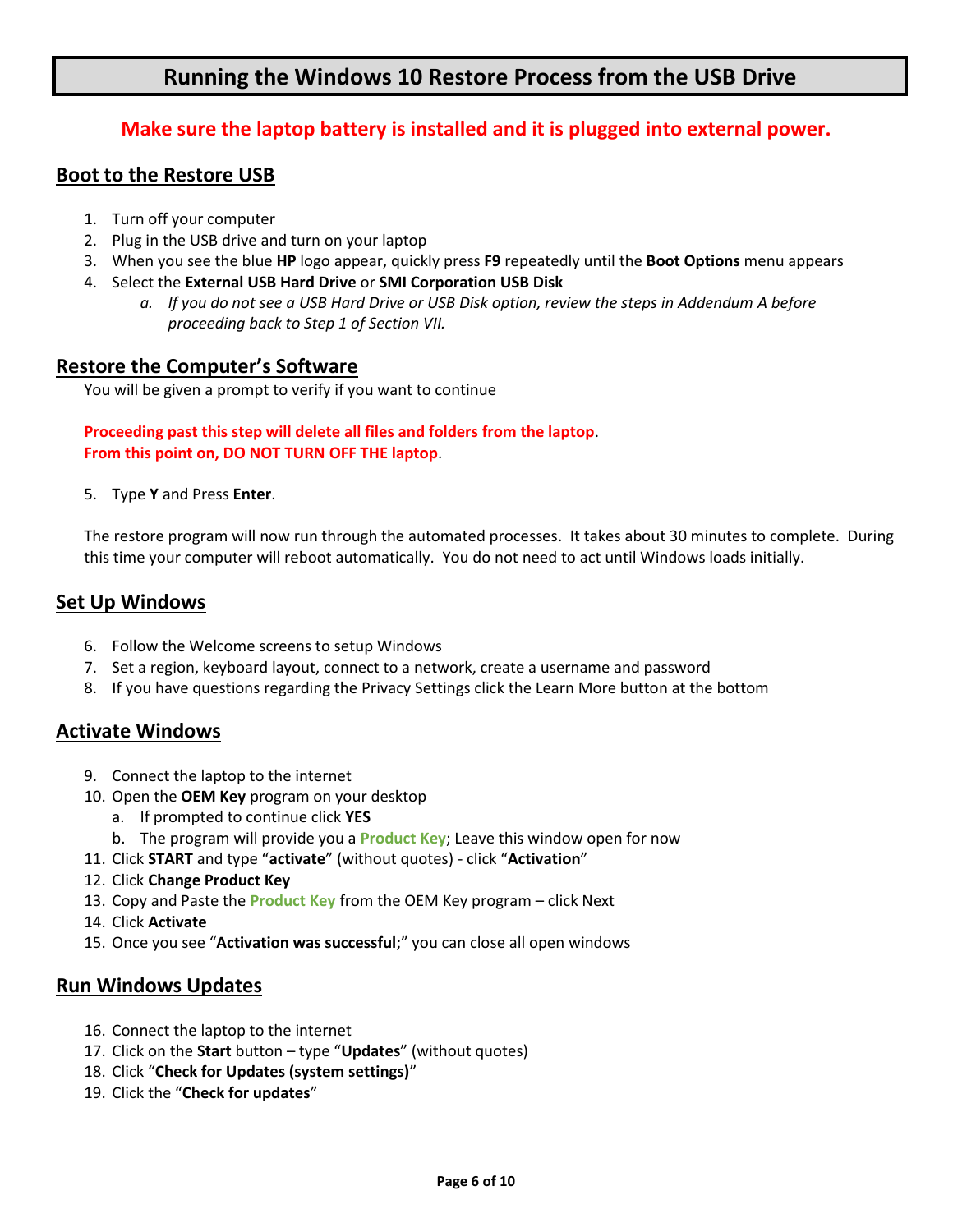## **Addendum A - Change Boot Options**

You may need to change the Boot Options between Legacy or UEFI to view the USB Drive when trying to run the restore process.

- 1. Turn off the computer
- 2. Press the Power button and **F10** to enter the **BIOS** Setup Menu.
- 3. Press the right arrow key twice to view the **Advanced** menu.
- 4. Press the down arrow twice to highlight **Boot Options** and press Enter.
- 5. Scroll down until you see **Boot Mode**. Either Legacy or UEFI Native (Without CSM) should be selected.
	- a. If Legacy is selected, select UEFI Native (Without CSM),or vice-versa, and press **Enter**.
- 6. Click **Accept**.
- 7. Press the left arrow key twice to return to the **Main** menu.
- 8. Select **Save Changes** and **Exit**.
- 9. Click **Yes**
- 10. The laptop will reboot.
- 11. Press **F9** after rebooting to enter the **Boot Device Options** menu. The external USB drive should now be visible.

## **Addendum B – Map OneDrive as a Network Location**

1. Click **START** and type **Internet Options** and Press **Enter** or **Click**

the icon

- 2. In Internet Options, Click the **Security Tab**
- 3. Click **Local Intranet**
- 4. Click **Sites**, then **Advanced**
- 5. Type in **[https://dmu365-my.sharepoint.com](https://dmu365-my.sharepoint.com/)**
- 6. Click **Add**
- 7. Click **Close**
- 8. Click **OK,** then **OK** again**.**
- 

9. Open **Internet Explorer** and go to the website: **https://dmu365-my.sharepoint.com** *(MUST USE INTERNET EXPLORER. It will not work if another browser is used).*

*10.* **Sign in using your DMU account**

*(login name is [USERNAME]@student.dmu.edu)*

*11.* **Select Yes** to **Keep me signed in**

*(Must click YES or it will not work)*

|                                     |         |                                                                                                                 | General Security Privacy Content Connections Programs Advanced |                     |                |                                                                                      |  |                                                                 |
|-------------------------------------|---------|-----------------------------------------------------------------------------------------------------------------|----------------------------------------------------------------|---------------------|----------------|--------------------------------------------------------------------------------------|--|-----------------------------------------------------------------|
|                                     |         |                                                                                                                 | Select a zone to view or change security settings.             |                     |                | <b>Trusted sites</b>                                                                 |  | $\times$                                                        |
| Internet                            |         | Local intranet Trusted sites                                                                                    |                                                                | Restricted<br>sites |                | this zone will use the zone's security settings.                                     |  | You can add and remove websites from this zone. All websites in |
| <b>Trusted sites</b><br>vour files. |         | This zone contains websites that you<br>trust not to damage your computer or<br>You have websites in this zone. |                                                                | <b>Sites</b>        | 5<br>Websites: | Add this website to the zone:<br>https://dmu365-my.sharepoint.com                    |  | Add                                                             |
| Security level for this zone        |         |                                                                                                                 |                                                                |                     |                | https://dmu365-myfiles.sharepoint.com                                                |  | Remove                                                          |
| Allowed levels for this zone: All   |         |                                                                                                                 |                                                                |                     |                | https://dmu365-mysharepoint.com<br>https://secure.athenahealthpayment.com            |  |                                                                 |
|                                     | Medium  |                                                                                                                 | - Prompts before downloading potentially unsafe                |                     |                | https://selfservice.dmu.edu                                                          |  |                                                                 |
|                                     | content |                                                                                                                 | - Unsigned ActiveX controls will not be downloaded             |                     |                | $\sqrt{\phantom{a}}$ Require server verification (https:) for all sites in this zone |  |                                                                 |
|                                     |         |                                                                                                                 | Enable Protected Mode (requires restarting Internet Explorer)  |                     |                |                                                                                      |  | Close                                                           |
|                                     |         |                                                                                                                 | Custom level                                                   | Default level       |                |                                                                                      |  |                                                                 |
|                                     |         |                                                                                                                 | Reset all zones to default level                               |                     |                |                                                                                      |  |                                                                 |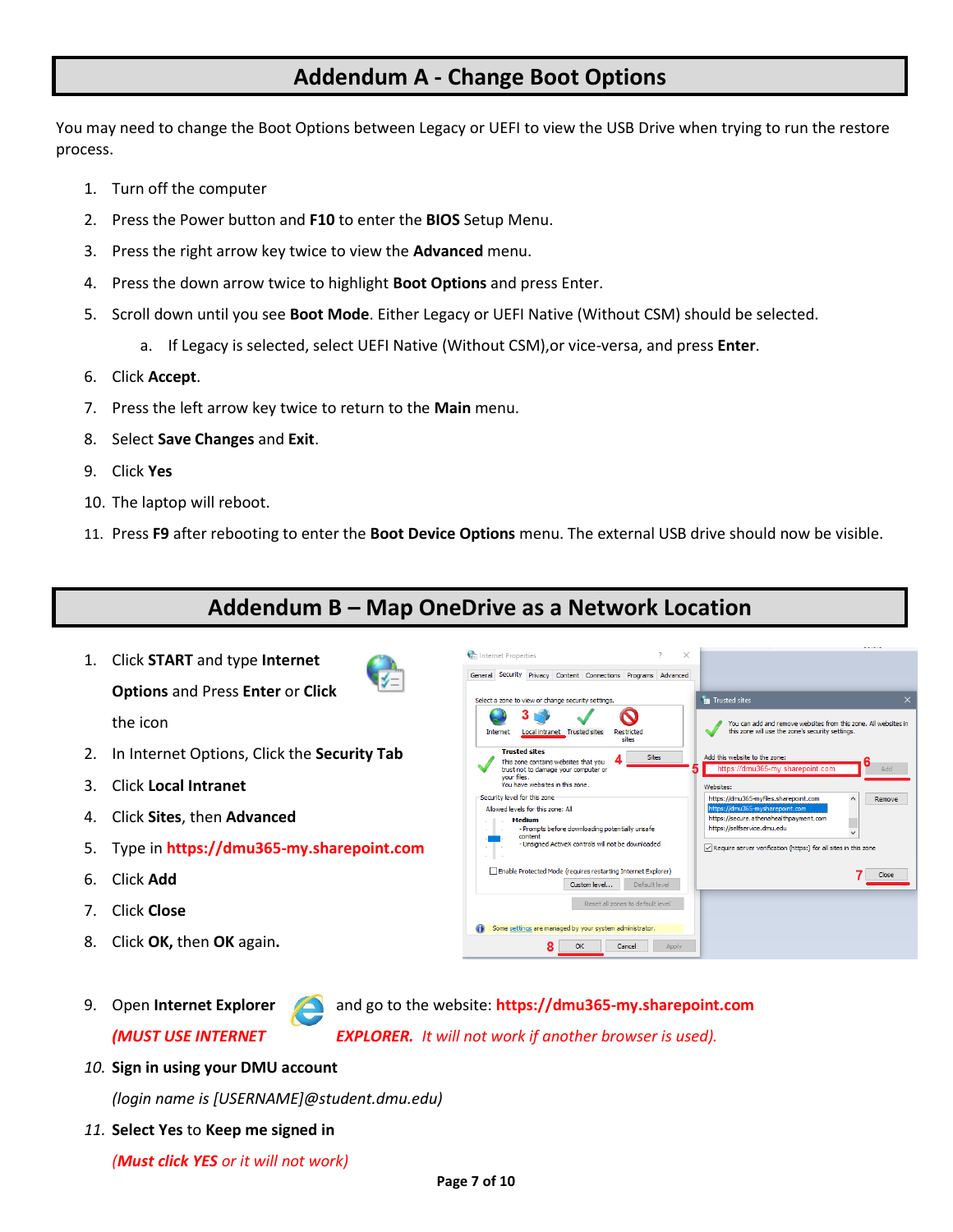- 12. Click **START** and type **This PC** and press **Enter** or **Click** the icon
- 13. In the File Explorer Select the **Computer tab** and Click the Map Network Drive drop down and Select

### **Map Network Drive**

*(if you don't see the icons, you may have to unhide the menu with the "^")*

- 14. Select a **Drive Letter** from the drop down
- 15. Enter the following address in the Folder Text Box:

#### **https://dmu365-**

**my.sharepoint.com\personal\[USERNAME]\_student\_dmu\_edu** *(Where [USERNAME] is your DMU username)*

- 16. **Check both boxes**: Reconnect at sign-in and Connect using different credentials
- 17. Click **Finish**
- *18.* When prompted**, enter your DMU login**

*(Same as you entered to login to OneDrive in Step 10)*

19. Check box to **Remember my Credentials** and click OK.

Now that the network location is set, you can open the folder to view and copy your files to your backup device. All the content you created and or saved to OneDrive for Business is stored in the Documents folder. This includes your OneNote notebooks.

- 20. Click **START** and open **This PC**
- 21. **Find the OneDrive network location** created from the steps in Addendum B.
- 22. Double-Click to open the subfolder

#### **Documents**

- 23. **Select** the Files and Folders you want.
- 24. **Click and Drag** those to your backup device**.**

| Collection a94e19f581da44ff9f95443dc7f7 5/25/2017 12:10 PM File folder |                               |             |
|------------------------------------------------------------------------|-------------------------------|-------------|
| Documents                                                              | 3/31/2019 6:38 PM File folder |             |
| FormServerTemplates                                                    | 3/3/2015 8:16 PM              | File folder |



This PC  $\pm$ 

|   |                                                                                                                                                                                                                                                                                                                                                                                                                     | × |  |
|---|---------------------------------------------------------------------------------------------------------------------------------------------------------------------------------------------------------------------------------------------------------------------------------------------------------------------------------------------------------------------------------------------------------------------|---|--|
| ← | Map Network Drive                                                                                                                                                                                                                                                                                                                                                                                                   |   |  |
|   | What network folder would you like to map?<br>Specify the drive letter for the connection and the folder that you want to connect to:<br>Drive: $14$ Z:<br>https://dmu365-my.sharepoint.com/personal/help <<br>Folder: 15<br>Browse<br>Example: \\server\share<br>Reconnect at sign-in<br>16<br>Connect using different credentials<br>Connect to a Web site that you can use to store your documents and pictures. |   |  |
|   | Cancel<br>Finish                                                                                                                                                                                                                                                                                                                                                                                                    |   |  |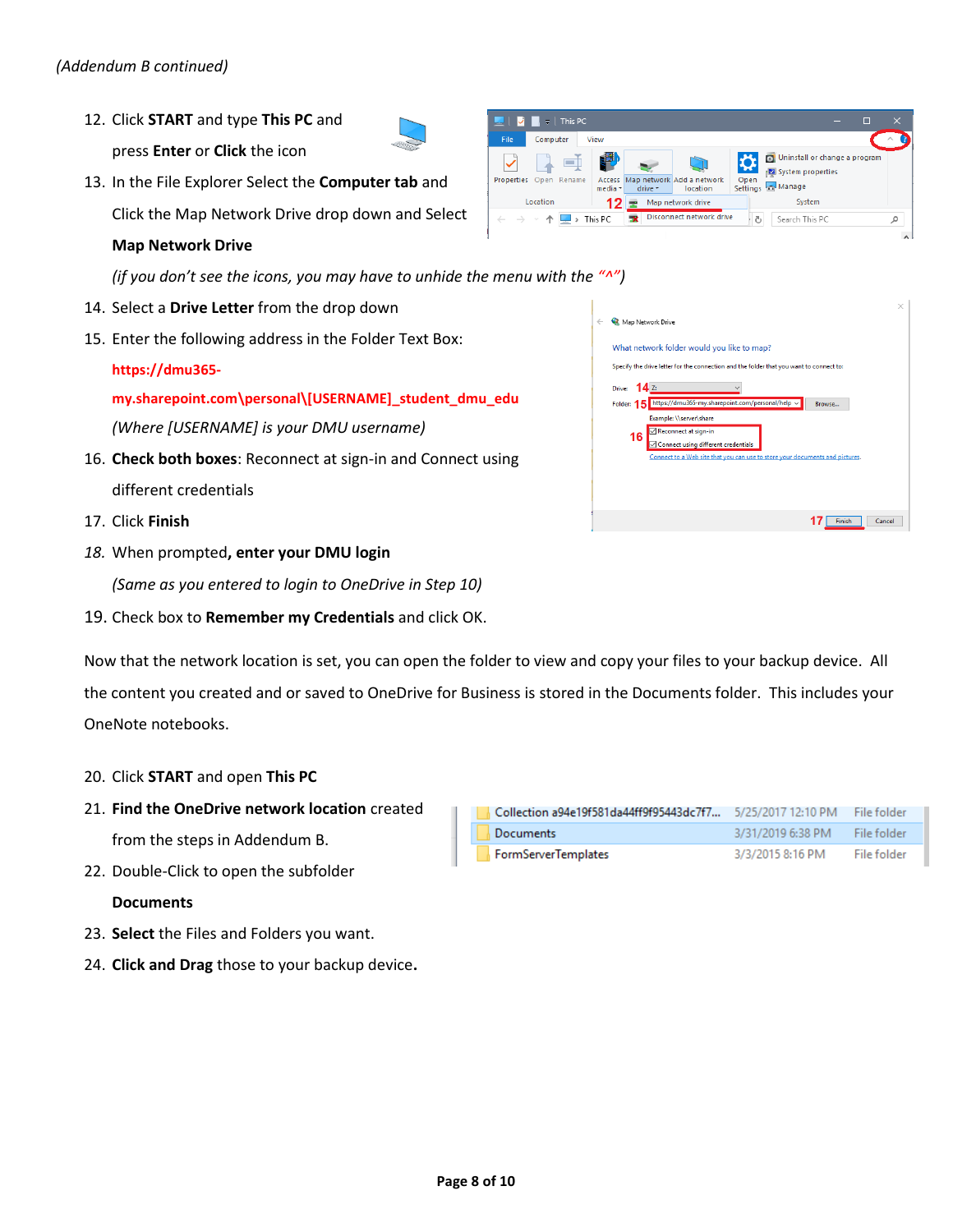## **Addendum C – Alternate Options for Exporting Notebooks and OneDrive**

## **Export OneNote Notebooks**

If you have OneNote Notebooks stored in the DMU OneDrive you will need to export them as a ONEPKG file. This will store all your pages and notes in a format that can be easily re-opened in the OneNote app. These steps are to be used on the desktop version of OneNote 2016. There is currently no way to export notebooks from OneDrive using the Mac or App versions of OneNote.

- 1. **Open** any notebooks that are a currently closed and still stored in your DMU OneDrive
- 2. Ensure those notebooks are **fully synced** before continuing *Do not proceed with exporting a notebook until it has fully synced.*
- 3. Select the **notebook** to export
- 4. Click the **File** Tab
- 5. Click **Export**
- 6. Click **Notebook**
- 7. Click **OneNote Package** (\*.onepkg)
- 8. Click **Export**
- 9. **Save** the file to your **backup device**
- 10. Repeat steps 3 through 9 for all notebooks.

## **Export files from OneDrive**

You can access your OneDrive from the web: [https://login.microsoftonline.com](https://login.microsoftonline.com/)

- 1. After logging in, click OneDrive
- 2. Follow the instructions on the following link to download files from OneDrive

[https://support.office.com/en-us/article/download-files-and-folders-from-onedrive-or-sharepoint-5c7397b7-](https://support.office.com/en-us/article/download-files-and-folders-from-onedrive-or-sharepoint-5c7397b7-19c7-4893-84fe-d02e8fa5df05) [19c7-4893-84fe-d02e8fa5df05](https://support.office.com/en-us/article/download-files-and-folders-from-onedrive-or-sharepoint-5c7397b7-19c7-4893-84fe-d02e8fa5df05)